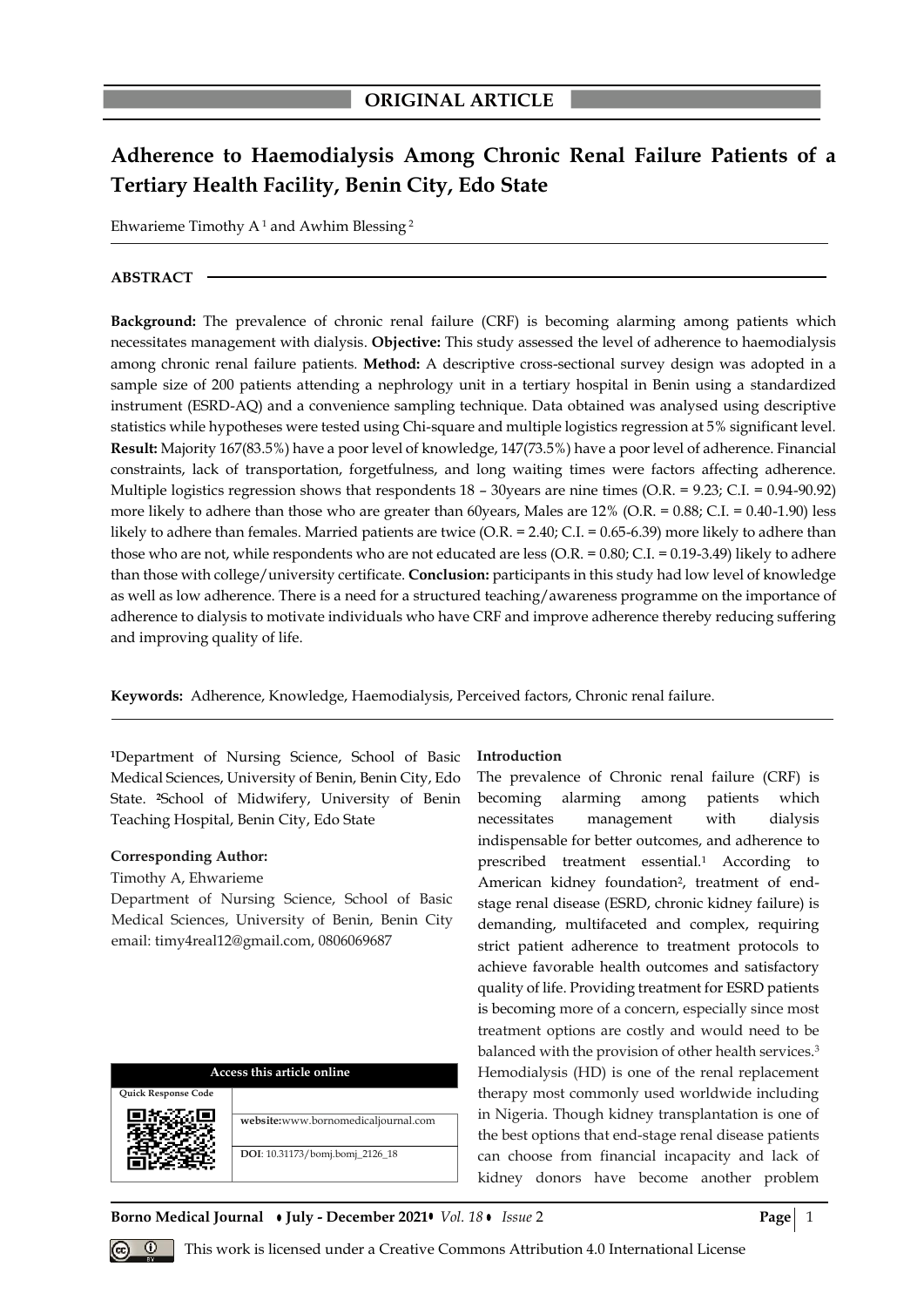affecting these options. Therefore, haemodialysis has become the commonest treatment option for patients with end-stage renal diseases in both developed and developing countries like Nigeria. Nevertheless, non-adherence to treatment regimens may be a widespread problem of great clinical relevance among these haemodialysis patients.<sup>4</sup> Studies have shown that knowledge of and factors, which influence HD patient adherence, vary and may be treatment-related, condition-related, health systemrelated or socioeconomic.<sup>5</sup>

According to a study in Rwanda, 21(51%) ESRD participants adhered highly (scores < 80%) to HD. Seventeen (42%) adhered moderately (70–79%) while 3 (7%) had a low level of adherence to HD (below 70%). The factors associated with adherence to haemodialysis were age (mean = 27; 95% CI 26.76– 29, 17; p = 038) and religion (95% CI 26.29–60.12, p = 003).<sup>6</sup> It was reported that more than half (58%) of patients reported non-adherence to dietary recommendations.<sup>2</sup> Also, a Turkish study revealed that the non-adherence rate was 39.1% for dietary and fluid restrictions, 33.6% for HD, and 20.1% for medication and the risk of non-adherence to dietary and fluid restriction was found to be four times higher in high school graduates.<sup>7</sup> In Aceh, Indonesia, it was reported that the percentage of patients who adhered to haemodialysis was 60% and there were significant relationships between haemodialysis adherence and satisfaction, self-efficacy, acceptance and social support.<sup>8</sup> Other studies also reported a poor level of adherence to haemodialysis among their respondents.<sup>5, 9</sup>

Non-adherence to haemodialysis is an area of concern internationally among chronic kidney disease patients,<sup>6</sup> and the burden of kidney disease has increased in poorly-resourced regions due to increased exposure to infections, poverty, poor access to healthcare, and genetic predisposition to kidney disease, contributing further to the problems when managing CKD and acute kidney injury.<sup>10</sup> The Challenges of renal replacement therapy are overwhelming in Nigeria, also, the prevalence of chronic kidney disease is on the increase coupled with a high mortality rate despite the increase in the number of dialysis centres in Nigeria. This has impacted negatively on the patients, family members and society as a whole. What could have led to this? Could it be that the patient lacks knowledge of the importance of dialysis? Or other pertinent questions are begging for answers among the patients and healthcare providers. Though studies abound on non-adherence to haemodialysis in Nigeria, there is a dearth of empirical literature in Edo state on the level of adherence with haemodialysis among patients with chronic renal failure, hence the need for this study. Specifically, the study objectives are to; ascertain the level of knowledge of the importance of haemodialysis among ESRD patients, determine the level of adherence to haemodialysis by ESRD patients and identify factors influencing adherence to haemodialysis by ESRD patients.

## **Method**

This was a descriptive cross-sectional study carried out in the University of Benin teaching hospital: a first generational tertiary health facility located in Egor local government area of Edo State, Nigeria. The institution serves as a referral, diagnostic, teaching and research centre with a well-equipped renal unit for haemodialysis and management of ESRD.

Two hundred patients with renal disease between the ages of 18 – 60 years who are on haemodialysis in the nephrology unit of the hospital were recruited between March and August 2020 using convenient sampling technique.

#### **Inclusion criteria**

Patients with chronic renal failure receiving care/undergoing haemodialysis sessions in the study institution.

#### **Instruments for data collection**

The End stage renal disease adherence questionnaire (ESRD-AQ) <sup>11</sup> which was a standardized instrument was adopted for the study. It is a 46-item questionnaire with five sections. The questionnaire was divided into (4) sections A, B, C, D. In section A, the respondents provided personal /demographic data. Section B, was on knowledge of the importance of adherence to haemodialysis which comprises 10 questions, a score of (1-3) was considered poor knowledge, a score of (4-6) was considered fair knowledge and a score of (7-10) was considered a good level of knowledge of the importance of adherence to haemodialysis. Section C was on Level of adherence to haemodialysis towards haemodialysis treatment, fluid, diet and medication

**Borno Medical Journal • July - December 2021 •** *Vol. 18* **•** *Issue* **2 <b>Page** 2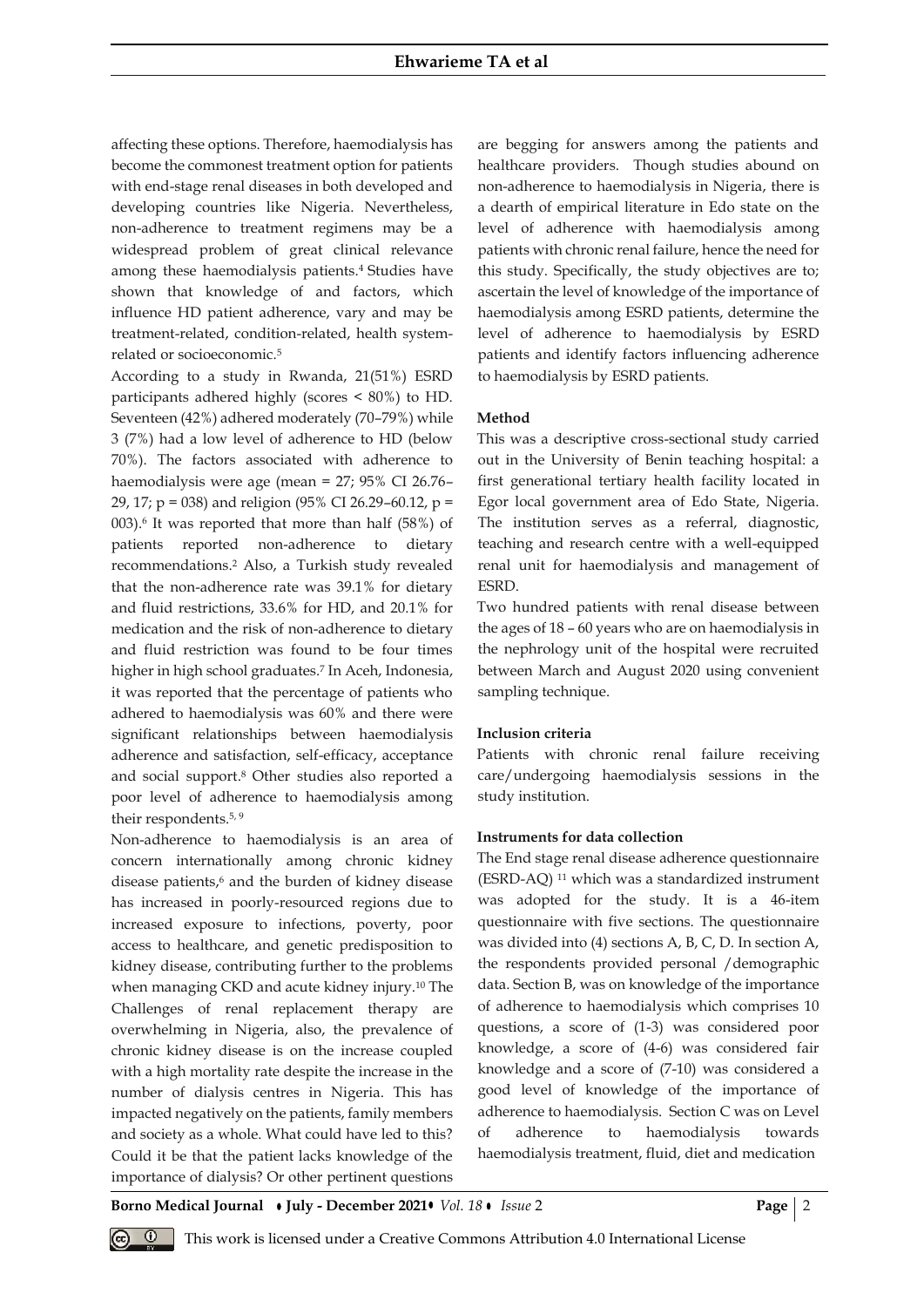## **Adherence to Haemodialysis**

and results from correspondents were classified as either low level, moderate or high level of adherence to haemodialysis, while section D, was on factors affecting adherence to haemodialysis among ESRD patients, mean score greater than or equal to 2.5 is considered a factor.

**Validity/reliability of the instrument:** The instrument was subjected to face and content validity by two experts; a consultant nephrologist and a professor of measurement and evaluation. The reliability of the instrument was determined by conducting a pilot study. The questionnaires were administered to 10% of the target population, patients who came for haemodialysis at the renal unit in a similar tertiary institution in Benin City. Data was collected and analysed using split-half reliability using Cronbach Alpha and a value of 0.81, 0.89, and 0.75 respectively which shows the instrument was reliable.

**Method of data collection:** Two research assistants who were registered nurses working in the nephrology unit were recruited and trained on the modalities and ethics of administering the questionnaires. The questionnaires were administered to the patients prior to their dialysis session after informed consent have been obtained. It took them an average of 10 minutes to fill and was collected immediately.

**Method of data analysis**. Data collected were analysed using descriptive statistics (frequency and percentage). The hypotheses were tested using inferential statistics; chi-square, independent t-test, and multiple logistic regression at a 5% level of significance. Statistical package for the social sciences (SPSS) version 21.0 was used for all analyses.

**Ethical consideration:** Ethical approval for the study with protocol number ADM/E/VOL VIII/ 14831026 was obtained from the research and ethical committee of the University of Benin Teaching Hospital. Informed consent was duly sought. Assurance and adherence to confidentiality of information were maintained throughout the study.

Participation in the study was voluntary and also, anonymity was maintained throughout the study.

## **Results**

Socio-demographic characteristics of respondents Findings from the study showed that twenty-two (11%) were within 18-30 years, 56(28%) were 31-40 years, 35(17.5%) were 41-50 years, 24(12%) were above 60 years. Majority were males [125(62.5%)] 75(37.5%) were married, 41(20.5%) were single, 46(23%) were separated and 38(19%) were widowed. Forty (20%) were not educated, while 45(22.5%) had primary education, 87(43.5%) had secondary education, and 28(14%) had college/university education. Most 95(47.5%) were self-employed, 51(25.5%) were public servants and 54(27%) were unemployed. Monthly earnings in Naira were as follows: 148(74%) earned less than 50,000, 36(18%) earned between 50000- 100000, 6(3%) earned 100,000 to 200,000, while 10(5%) earned more than 200,000. Majority 162(81%) were Christian adherents.

# **Description of the duration of ESRD among respondents**

Findings showed that the majority 113(56.5%) were diagnosed with ESRD 3 months to 1 year, 61(30.5%) reported theirs was more than a year to 2 years, 17(8.5%) reported theirs was more than 2 years to 3 years, 5(2.5%) reported that theirs was more than 3 years to 5 years, 4(2%) reported theirs was more than 5 years. It was reported by the majority 159(79.5%) that their haemodialysis payment was self-sponsored, 25(12.5%) reported their payment was governmentassisted, 9(4.5%) reported their payment was through private medical insurances, 7(3.5%) reported their payment was through community-based health insurance.

Majority 164(82%) reported that they received haemodialysis 2 days or less in a week, 13(6.5%) reported they received treatment 3 days a week, 6(3%) said that their treatment was 4 days a week, while 5(2.5%) indicated that their treatment was more than 4 days and very few 12(6%) received treatment for more than 5 days a week. 154(77%) reported that each session of the haemodialysis lasted less than 3 hours, 12(6%) reported they were reported for 3 hours, 8(4%) reported that their haemodialysis lasted for 3 hours and 15 minutes, 11(5.5%) reported their session lasted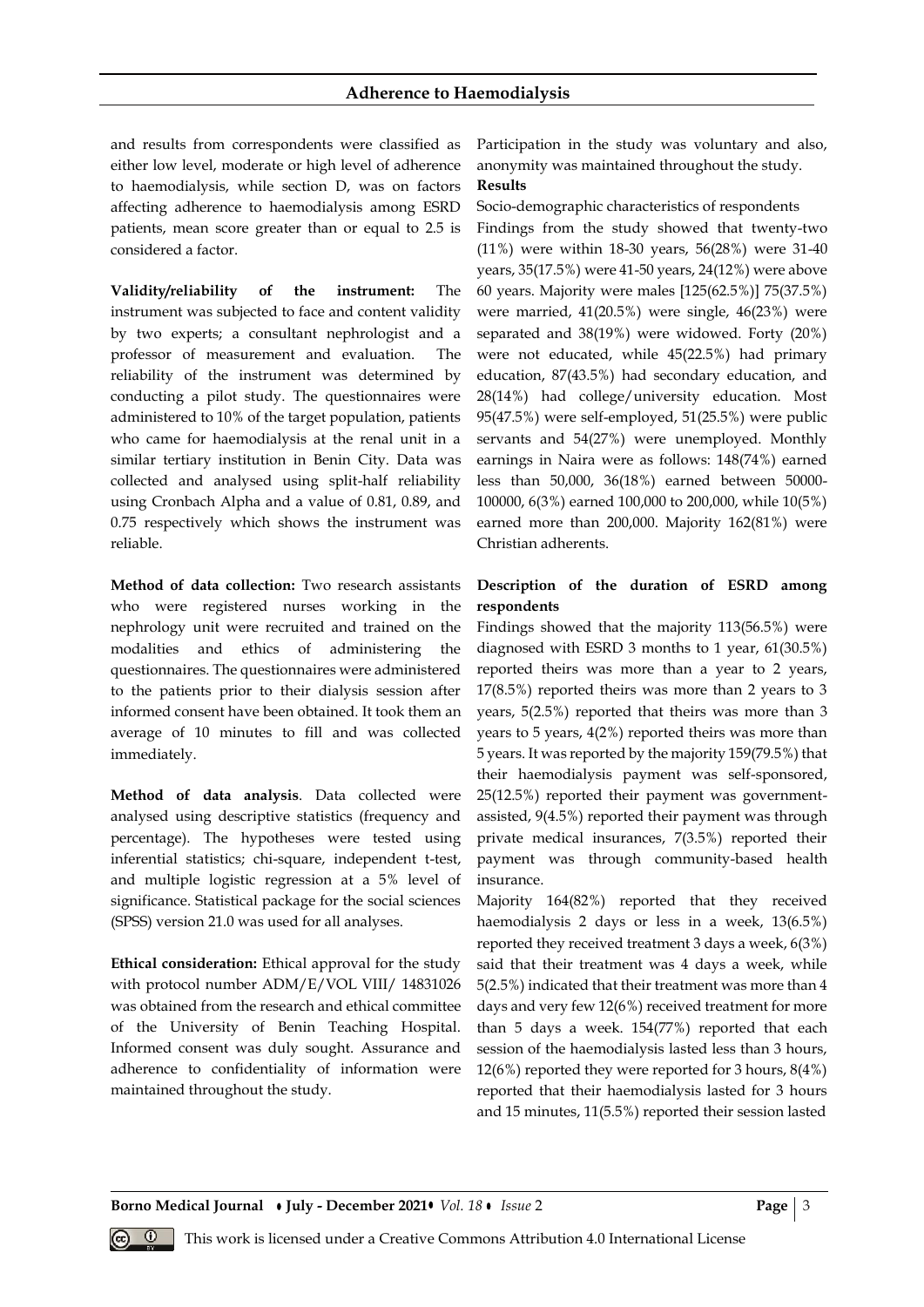for 3 hours and 30 minutes,  $6(3%)$  while  $3(1.5%)$ reported that their session lasted more than 4 hours. Table 2 shows the level of adherence by the respondents. On the overall level of compliance 147(73.5%) have poor level of adherence, 40(20.0%) have moderate level, while 13(6.5%) have high level of adherence.

# **Respondents perceived factors affecting adherence to haemodialysis**

Findings showed that financial constraints had a mean and SD of 3.61±0.72, lack of transportation had a mean and SD of 3.62±0.71, forgetfulness had a mean and SD of 3.62±0.71, lack of improvement had a mean and SD of 3.62±0.72, long waiting time had a mean and SD of 3.62±0.71, advancing age had a mean and SD of 3.62±0.71, lack of counselling from health care professional had a mean and SD of 3.62±0.71, busy schedule had a mean and SD of 3.62±0.71, attitude of medical personnel had a mean and SD of 3.62±0.71. In general, the grand mean of 3.61± 0.71 indicate that all

the factors listed were a huge constraint to haemodialysis adherence. Table 4 shows the association between socio-demographic characteristics and level of adherence. It showed that there is no significant association between level of adherence and respondents' age (p0.086), sex (p0.967), marital status (0.065), level of education (p0.400), occupation (p0.466) monthly income (p0.605) and religion (p0.096). There were no significant differences statistically.

# **Association between level of knowledge and level of adherence**

Results association between level of knowledge and level of adherence using chi-square showed that there is a significant association (**2**36.290, p0.000) between level of knowledge and level of adherence. As the level of knowledge increases, the proportion of respondents with high level of adherence increases also.

#### **Table 1: Knowledge of the importance of adherence to haemodialysis n=200**

| The overall level of knowledge on the importance of haemodialysis |             |           |            |
|-------------------------------------------------------------------|-------------|-----------|------------|
| Classification                                                    | Score range | Frequency | Percentage |
| Poor                                                              | $1 - 3$     | 167       | 83.5%      |
| Fair                                                              | $4-6$       | 21        | 10.5%      |
| Good                                                              | $7-10$      | 12        | $6.0\%$    |
|                                                                   |             |           |            |

## **Table 2: Overall Level of adherence**

|                     | Poor      | Moderate | High     |
|---------------------|-----------|----------|----------|
| Treatment           | 166(83.0) | 22(11.0) | 12(6.0)  |
| Medication          | 126(63.0) | 22(11.0) | 52(26.0) |
| Fluid               | 171(85.5) | 15(7.5)  | 14(7.0)  |
| Diet                | 103(51.5) | 81(40.5) | 16(8.0)  |
| Composite adherence | 147(73.5) | 40(20.0) | 13(6.5)  |

**Borno Medical Journal • July - December 2021 •** *Vol.* 18 • *Issue* 2 **Page**  $\begin{bmatrix} 4 \end{bmatrix}$ 

**<sup><b>0**</sup> This work is licensed under a Creative Commons Attribution 4.0 International License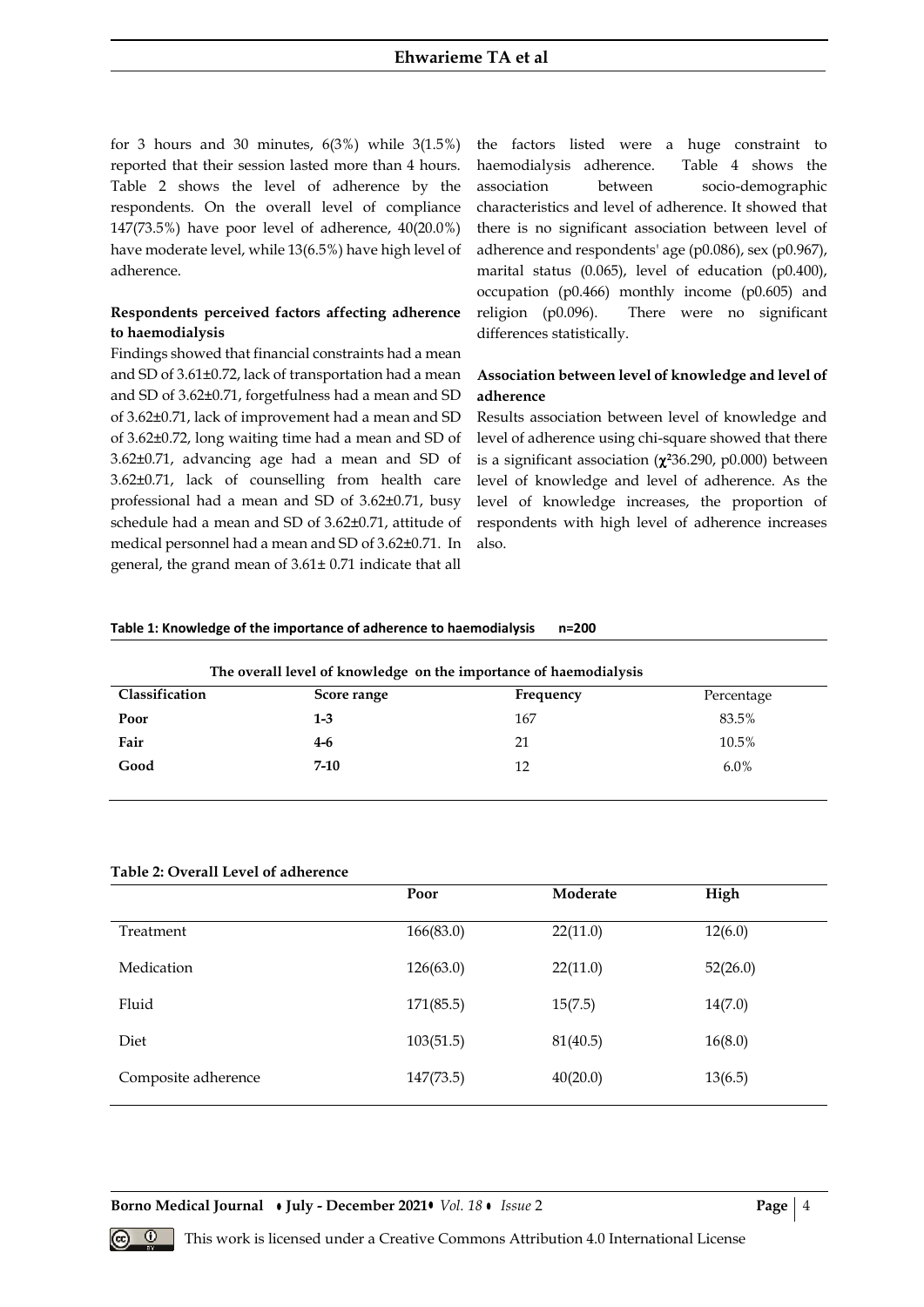|                            | <b>Level of Adherence</b> |          |                |             |
|----------------------------|---------------------------|----------|----------------|-------------|
|                            | Poor                      | Good     | $\pmb{\chi}^2$ | $\mathbf P$ |
| Age                        |                           |          |                |             |
| 18-30years                 | 15(68.2)                  | 7(31.8)  | 8.168          | 0.086       |
| 31-40years                 | 37(66.1)                  | 19(33.9) |                |             |
| 41-50years                 | 25(71.4)                  | 10(28.6) |                |             |
| 51-60years                 | 47(74.6)                  | 16(25.4) |                |             |
| Greater than 60years       | 23(95.8)                  | 1(4.2)   |                |             |
| Gender                     |                           |          |                |             |
| Male                       | 92(73.6)                  | 33(26.4) | 0.002          | 0.967       |
| Female                     | 55(73.3)                  | 20(26.7) |                |             |
| <b>Marital Status</b>      |                           |          |                |             |
| Married                    | 50(66.7)                  | 25(33.3) | 7.226          | 0.065       |
| Single                     | 27(65.9)                  | 14(34.1) |                |             |
| Separated                  | 38(82.6)                  | 8(17.4)  |                |             |
| Widowed                    | 32(84.2)                  | 6(15.8)  |                |             |
| Level of education         |                           |          |                |             |
| Not educated               | 31(77.5)                  | 9(22.5)  | 2.943          | 0.400       |
| Primary                    | 34(75.6)                  | 11(24.4) |                |             |
| Secondary                  | 59(67.8)                  | 28(32.2) |                |             |
| College/university         | 23(82.1)                  | 5(17.9)  |                |             |
| Occupation                 |                           |          |                |             |
| Self-employed              | 66(69.5)                  | 29(30.5) | 1.529          | 0.466       |
| Public servant             | 39(76.5)                  | 12(23.5) |                |             |
| Unemployed                 | 42(77.8)                  | 12(22.2) |                |             |
| Monthly income             |                           |          |                |             |
| Lessthan50000              | 109(73.6)                 | 39(26.4) | 1.847          | 0.605       |
| 50000-100000               | 25(69.4)                  | 11(30.6) |                |             |
| More than 100000 to 200000 | 4(66.7)                   | 2(33.3)  |                |             |
| More than 200000           | 9(90.0)                   | 1(10.0)  |                |             |
| Religion                   |                           |          |                |             |
| Christian                  | 115(71.0)                 | 47(29.0) | 2.763          | 0.096       |
| Muslim                     | 32(84.2)                  | 6(15.8)  |                |             |

# **Table 3: Association between socio-demographic characteristics and level of adherence**

**Borno Medical Journal • July - December 2021 •** *Vol. 18* **•** *Issue* **2 <b>Page** | 5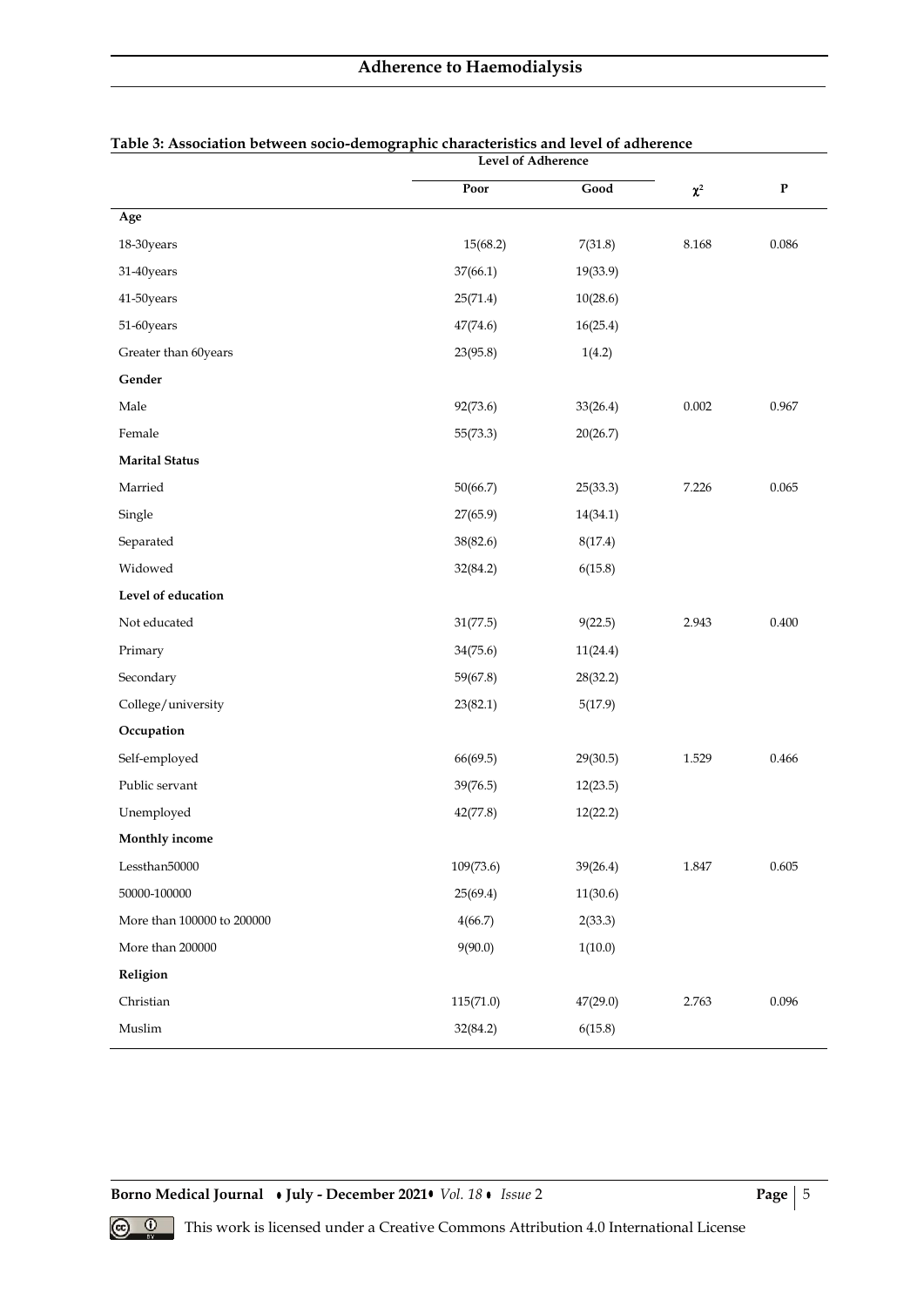|                            | $\overline{P}$ | O.R      | 95% C.I. for O.R |
|----------------------------|----------------|----------|------------------|
| Age                        |                |          |                  |
| 18-30years                 | 0.057          | 9.23     | 0.94-90.92       |
| 31-40years                 | 0.038          | 9.83     | 1.14-85.03       |
| 41-50years                 | 0.076          | 7.42     | 0.81-68.09       |
| 51-60years                 | 0.062          | 7.70     | 0.90-65.84       |
| Greater than 60years       |                | $1.00\,$ |                  |
| Gender                     |                |          |                  |
| Male                       | 0.742          | 0.88     | $0.40 - 1.90$    |
| Female                     |                | $1.00\,$ |                  |
| <b>Marital Status</b>      |                |          |                  |
| Married                    | 0.219          | 2.04     | $0.65 - 6.39$    |
| Single                     | 0.137          | 2.75     | 0.72-10.44       |
| Separated                  | 0.821          | 0.86     | $0.24 - 3.12$    |
| Widowed                    |                | $1.00\,$ |                  |
| Level of education         |                |          |                  |
| Not educated               | 0.772          | $0.80\,$ | 0.19-3.49        |
| Primary                    | 0.672          | 1.37     | 0.32-5.87        |
| Secondary                  | 0.219          | 2.18     | $0.63 - 7.53$    |
| College/university         |                | $1.00\,$ |                  |
| Occupation                 |                |          |                  |
| Self-employed              | 0.458          | 1.42     | 0.57-3.54        |
| Public servant             | 0.641          | 0.79     | $0.29 - 2.16$    |
| Unemployed                 |                | 1.00     |                  |
| Monthly income             |                |          |                  |
| Less than 50000            | 0.666          | 1.67     | 0.16-17.22       |
| 50000-100000               | 0.382          | 2.95     | 0.26-33.32       |
| More than 100000 to 200000 | 0.358          | 3.94     | 0.21-73.23       |
| More than 200000           |                | $1.00\,$ |                  |
| Religion                   |                |          |                  |
| Christian                  | 0.046          | 2.97     | 1.02-8.67        |
| Muslim                     |                | 1.00     |                  |

**Table 4: Multivariate logistic regression associating socio-demographic characteristics and level of adherence**

Table 5 shows the multivariate logistic regression associating socio-demographic characteristics and level of adherence.

**Borno Medical Journal • July - December 2021 •** *Vol. 18* **•** *Issue* **2 <b>Page** | 6

**<sup><b> • • •** • This work is licensed under a Creative Commons Attribution 4.0 International License</sup>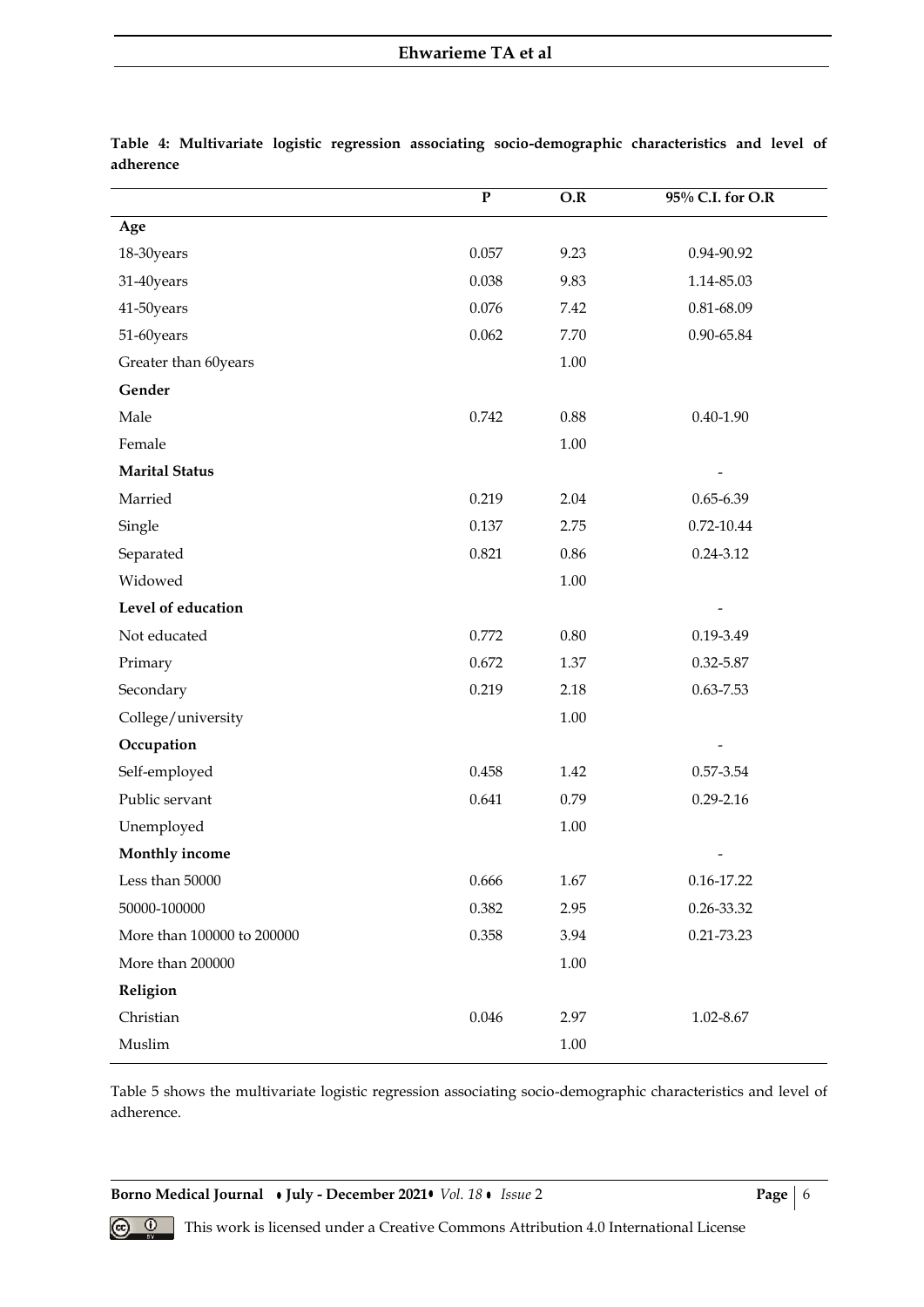### **Discussion**

Findings from this study revealed that the participants have low knowledge of the importance of haemodialysis. This may be as a result of older age and fewer years of education. Because as one gets older, he/she tends to forget things easily and a low level of education may also hinder the ability to source information from other means besides interaction with the health care provider. The fact that these patients had inadequate knowledge despite receiving care in the medical and nephrology outpatients' clinics shows that there is inadequate patient education by health care professionals (including physicians and nurses). Therefore, there is a need to improve on the current educational strategies to meet the educational needs of the large number of patients with CKD. This finding may reflect a gap in patient-provider communication. It is either that these patients may not be receiving adequate education from the physicians and nurses or that they did not understand the information that was provided. Health care professionals' understanding of a patient's level of health literacy is crucial to improving the quality of their communication experience. This finding demonstrates the need for a change of education strategies and the provision of additional resources and health care personnel to support patient education in kidney disease.<sup>12</sup> Contrary to the present findings, previous studies conducted in the United States, the United Kingdom, and Australia had reported moderate knowledge. 13 14 15 16 This difference could be attributed to wide variations in the operation of the health care system in developing countries compared to the developed ones.

The findings from this study revealed low level of adherence among the participants as over 70% were found to have poor level of adherence. The level of poor adherence reported in the present study is far higher than that of previous studies that estimated 50% of patients on haemodialysis not adhering to at least part of their dialysis regimen<sup>17</sup> <sup>19</sup> and that of Duong et al.<sup>20</sup> who revealed 42% of ESRD patients that missed their dialysis sessions, respectively. Contrary to the findings of the present study is the study in Brazil where a non-adherence rate of only 15% among ESRD patients was reported.<sup>9</sup> It cannot be overstated that non-adherence has significant poor health outcomes and therefore patients with ESRD and undergoing haemodialysis should be encouraged to

complete their dialysis sessions as prescribed. Findings of this study differ considerably from the findings of developed countries such as Japan and Sweden, where the missed dialysis sessions were nearly zero.<sup>19</sup> It is also noted that the shortening of dialysis session in the present study was observed in over 90% of the participants. This may be related to the technical problems faced by the dialysis machines and poor maintenance culture occasioned by bad governance in the country. This is a common characteristic feature in developing countries especially in Nigeria where the health care system is in shamble due to bad governance.

The findings from this study showed that financial constraints, lack of transportation, forgetfulness, advancing age, etc., were identified as perceived factors affecting adherence to haemodialysis. Respondents who earn more than 200,000 Naira monthly are three times more likely to adhere to haemodialysis compared to those who earn less than 50000 Naira. Furthermore, respondents 18 – 30years are nine times more likely to adhere than those who are greater than 60years, Males are 12% less likely to adhere than females. Married patients are twice more likely to adhere than those who are not, while respondents who are not educated are less likely to adhere than those with college/university certificates. These were supported by studies conducted in Burkina Faso and Zimbabwe which identified age, religion, etc. as factors affecting adherence to haemodialysis. <sup>21 22</sup> The government should see it as a duty especially in these severe economic conditions in Nigeria to strengthen the health insurance services thereby reducing out-of-pocket expenses. Haemodialysis should be included in the national health insurance scheme to reduce the burden on the common man this will further enhance and encourage adherence. Other factors affecting compliance as shown in the study are lack of counselling and attitude of medical personnel. It is therefore pertinent for health professionals especially physicians and nurses to improve their counselling skills and create time to counsel these patients on the need to stay adherent to their haemodialysis session as scheduled. If need be, the services of a professional counsellor should be sort for. Apart from nephrologists who are physicians, renal nurses (nephrology nurses) training should be given a high priority. In addition, attitudinal change is

**Borno Medical Journal July - December 2021** *Vol. 18 Issue* 2 **Page** 7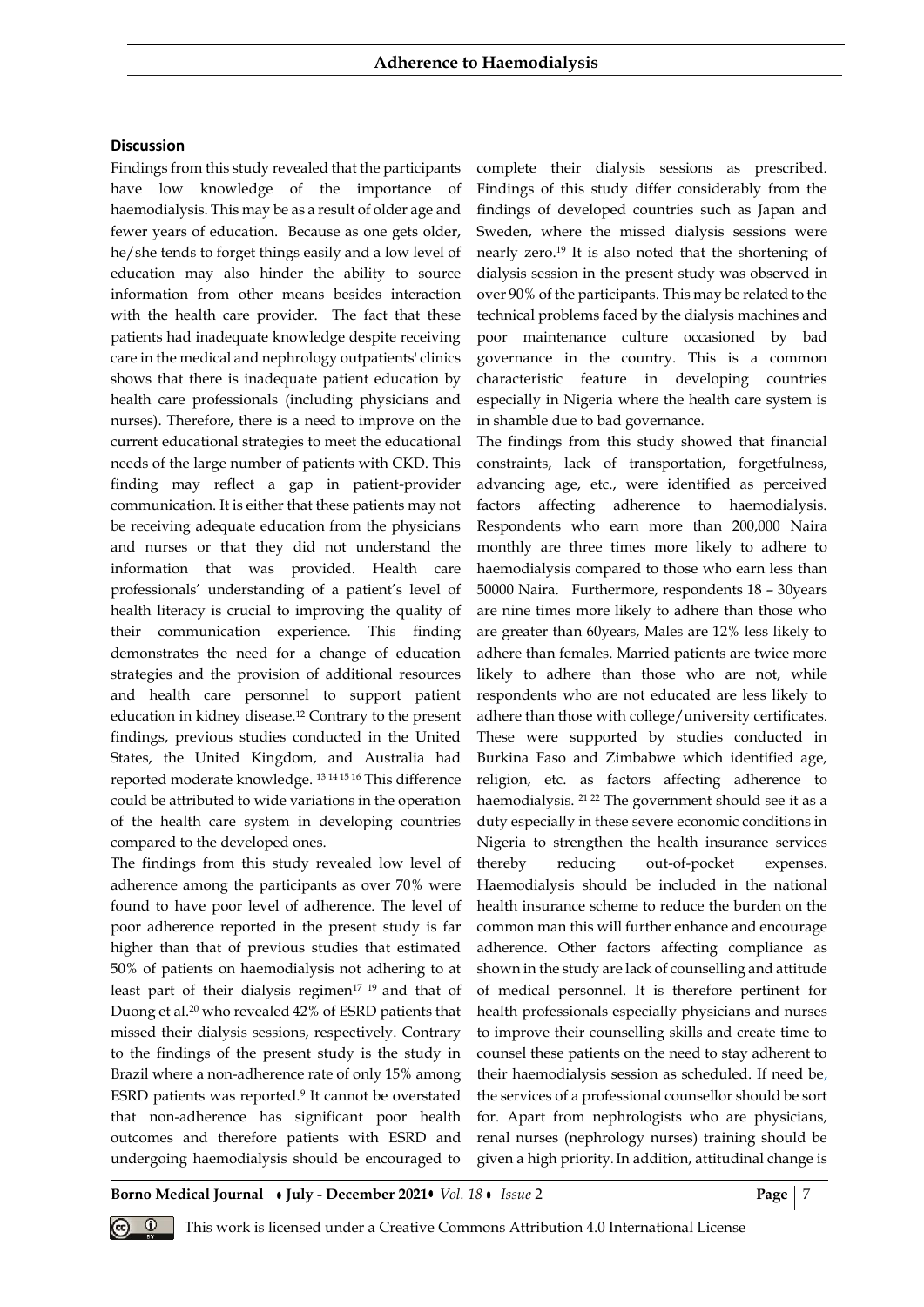very important among these health professionals' and should not be handled with levity.

The findings of the study showed that age was not statistically significantly associated with adherence to haemodialysis. Age group 31 – 40years reported a proportion of a good level of adherence. In this regard, participants aged 51-60 years were observed to be the majority. These results slightly deviate from the findings in Burkina Faso and Zimbabwe, where it was revealed that the average age of their patients was 45 and 46 years, respectively. 2,15 These results are not surprising as it is important to note that individuals at this stage of life are beginning to make a significant impact on their lives; some of them have families and adherence is paramount to be able to support their families. Also, in developing countries, ESRD affects the population of under 50 years who are economically productive. Consistent with other studies, the mean age of patients with ESRD in Palestine was 53 years,<sup>23</sup> whereas in the United State, ESRD is more frequent in adults above 70 years, mainly due to longer survival rates among ESRD patients.<sup>24</sup>

Again, the study results revealed that religion was also not significantly associated with adherence to haemodialysis. This deviates from a prospective study conducted in Brazil which established that religiosity is associated with adherence to dialysis.<sup>25</sup> Further findings in the present study show that majority of ESRD participants were males rather than females. This is similar to the study findings in Zimbabwe which revealed that the males were representing 57% and 43% were females.<sup>22</sup> Contrary to these findings are the findings in Haiti, which showed the predominance of females (65%).<sup>26</sup> Yet in the Vietnam study, the males represented 47% and gender was not associated with adherence to haemodialysis.20 However, this is contrary to the study of Palestine where male patients had significantly higher overall adherence scores than females ( $p = 0.034$ ).<sup>27</sup>

Western education was not significantly associated with the level of adherence to haemodialysis among the ESRD population. This shows that ESRD affects both educated and non-educated people and that knowledge alone is not a predictor of adherence to hemodialysis.9,28 However, a decreased level of education can contribute to reduced levels of understanding leading to non-adherence and poor level of following medical instructions in favour of

ESRD treatment.<sup>5</sup> On the contrary, an increased level of education facilitates capturing and conveyance of information regarding concerns of the disease ESRD as well as the importance of haemodialysis treatment. A little above One-quarter of the participants were unemployed meaning that they did not have any monthly income. Moreover, there was no significant association between occupation and adherence to haemodialysis among ESRD patients. Nevertheless, the respondents who earn 200,000 and above/month were found to be more compliant though this was not statistically significant. However, dialysis in lowincome countries is an expensive procedure and it is more likely that patients from low and middle income countries who cannot afford the dialysis sessions will have to skip some sessions of dialysis due to low economic status.<sup>29</sup> Presently, in Nigeria, one session costs approximately over N100, 000 which very few Nigerian in need of haemodialysis can afford. This is likely the major cause of non-adherence to haemodialysis among ESRD patients in Nigeria. As noted by Jha et al, 30 the high cost for haemodialysis treatment and lack of adequate health insurance, some patients ended up missing or withdrawing from the treatment. Findings showed that there is a significant association between level of knowledge and level of adherence  $(\chi^2$  =36.290, p=0.000). As the level of knowledge increases, the proportion of respondents with a high level of adherence increases also. This is in contrast with the findings in Japan and the US, on patient knowledge and adherence to maintenance haemodialysis which reported that there is no significant relationship between knowledge and adherence to maintenance haemodialysis.<sup>31</sup>

#### **Conclusion**

The result shows that majority of the participants had a low level of knowledge as well as low adherence and factors such as lack of transportation, financial constraint, forgetfulness, improved condition, long waiting time among others. Therefore, Government should create policies that can help subsidize haemodialysis therapy so that ESRD patients can regularly go for each of their dialysis schedules thereby increasing their quality of life. There is the need for a structured teaching programme to motivate individuals who have CKD and improve the knowledge of patients undergoing haemodialysis regarding dietary management and skincare in renal

**Borno Medical Journal • July - December 2021 •** *Vol. 18* **•** *Issue* **2 <b>Page** | 8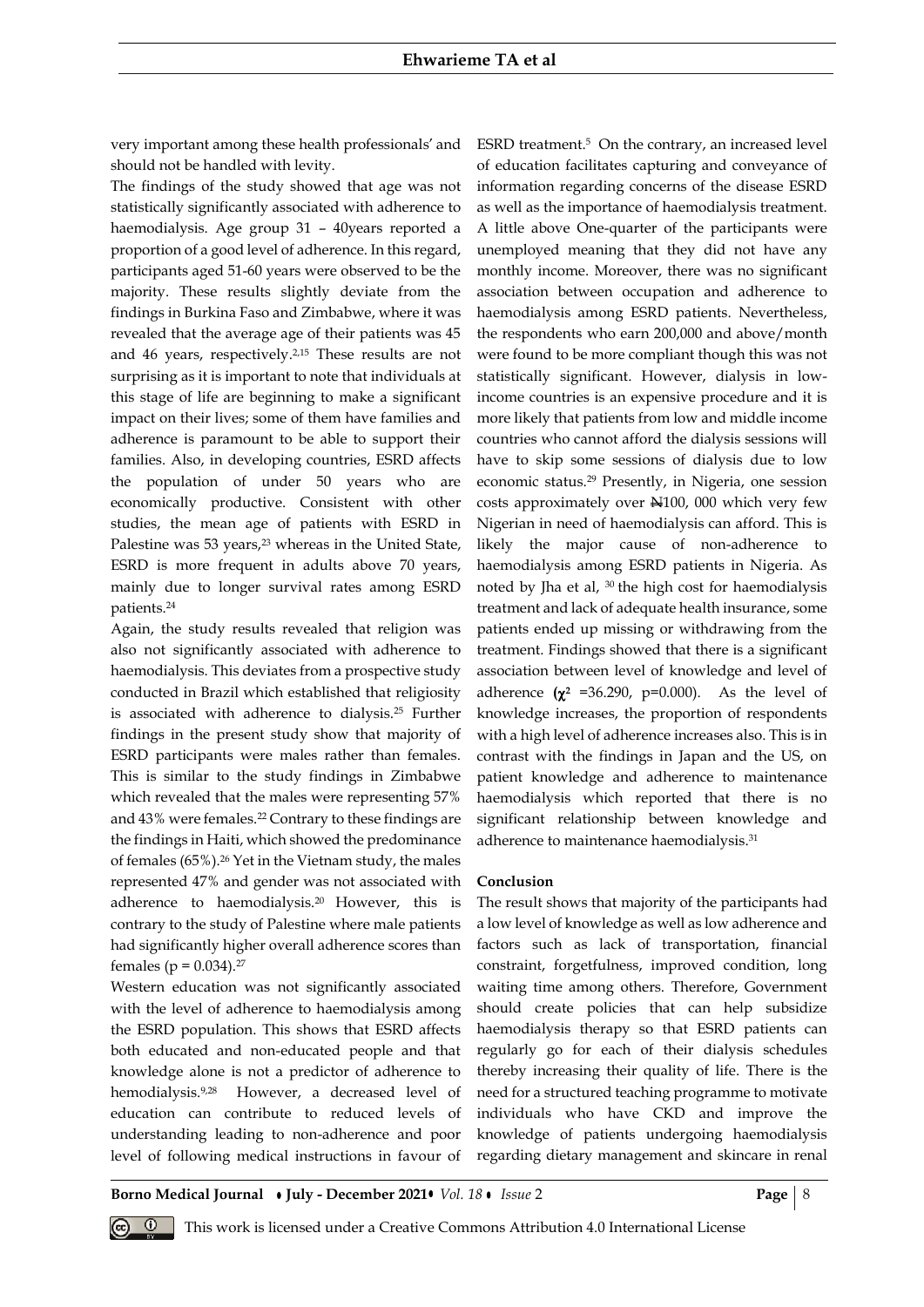failure thereby reducing poor outcomes. There should be government and stakeholder's awareness for establishing more dialysis centres in the community and country, for ESRD patients' accessibility and affordability.

# **Conflict of interest**

The researchers declare no conflict of interest.

## **Contribution of Authors**

Timothy A Ehwarieme: Conceived and designed the study, Preparation, editing of manuscript and data analysis. Blessing Awhim; Collection of data and editing of the manuscript

## **References**

- **1.** Deif HI, Elsawi K, Selim M, NasrAllah MM, "Effect of an educational program on adherence to therapeutic regimen among chronic kidney disease stage5 (CKD5) patients under maintenance haemodialysis," Journal of Education and Practice, 2015; 6 (5):21–33.
- **2.** American Kidney Foundation. Barriers to treatment adherence for dialysis patients; 2018 report; available on; https://www.kidneyfund.org.
- **3.** Chootipongchaivat S, Tritasavit N, Luz A, Teerawattananon Y, Tantivess S. Policy brief and working paper; Conducive factors to the development of Health Technology assessment in Asia. Health intervention and technology assessment programme (HITAP) 2016
- **4.** Kustimah K, Gimmy A, Siswadi P Djunaidi, A, Iskandarsyah, A. Factors Affecting Non-Adherence to Treatment in End Stage Renal Haemodialysis in Indonesia. The Open Psychology Journal 2019; 12. 141-146. Doi:10.2174/1874350101912010141
- **5.** Chironda G, Bhengu B. Contributing Factors to Non- Adherence among Chronic Kidney Disease (CKD) Patients: A Systematic Review of Literature," Medical & Clinical Reviews, 2016: 2(4). doi: 10.21767/2471-299X.1000038
- **6.** Mukakarangwa M Chironda G Bhengu B Godfrey C Katende E. Adherence to Haemodialysis and Associated Factors among End Stage Renal Disease Patients at Selected Nephrology Units in Rwanda: A Descriptive Cross-Sectional Study",

Nursing Research and Practice, 2018, 8. https://doi.org/10.1155/2018/4372716

- **7.** Ozen N, Cinar FI, Askin D, Mut D, Turker T. Nonadherence in Haemodialysis Patients and Related Factors: A Multicenter Study. J Nurs Res.2019; 27(4): e36. doi: 10.1097/jnr.0000000000000309. PMID: 30720548; PMCID: PMC6641098.
- **8.** Agustina F Yetti K, Sukmarini L. Contributing factors to haemodialysis adherence in Aceh, Indonesia. Enferm Clin. 2019: 29(2): 238-242.doi: 10.1016/j.enfcli.2019.04.028.
- **9.** Nakao RT, Gorayeb R, and DaCosta JA. Factors associated with treatment adherence of Brazilian patients undergoing haemodialysis,"Actualidadesen Psicolog´ıa, 2016; 30 (121):77. Doi:10.15517/ap.v30i121.23289
- **10.** Dada SA, Ajite BA, Ibitoba FA, Thomas AA, Dada OE, Deji-Dada OO. Challenges of haemodialysis: *A single centre experience in South West Nigeria. J Clini Nephrol.* 2019; 3: 055-060. DOI: 10.29328/journal.jcn.1001026
- **11.** Kim Y, Evangelista LS, Phillips LR, Pavlish C, Kopple JD. The End-Stage Renal Disease Adherence Questionnaire (ESRD- AQ): Testing the Psychometric Properties in Patients Receiving In-Center Haemodialysis Nephrol Nurs J. 2010; 37(4): 377–393
- **12.** Okoro RN, Ummate I, Ohieku JD, Yakubu SI, Adibe MO, Okonta MJ. Evaluation of medication adherence and predictors of sub-optimal adherence among pre-dialysis patients with chronic kidney disease Medicine Access @ Point of Care, 2020;00(0):1–7 DOI: 10.1177/2399202620954089

journals.sagepub.com/home/map

Disease (ESRD) Patients Undergoing **13.** Inkeroinen S Koskinen J Karlsson M Kilpi T Leino-Kilpi H Puukka P Taponen R Tuominen R, Virtanen H. Sufficiency of Knowledge Processed in Patient Education in Dialysis Care Patient Preference and Adherence Dove Press 2021:15:1166:

1175:https://www.dovepress.com/by197.210.22 6.179,doi.org/10.2147/PPA. S304530

**14.** Welch JL, Ellis RJB, Perkins, SM, Johnson CS, Zimmerman LM, Russell, CL, Decker BS. Knowledge and awareness among patients with chronic kidney disease Stage 3. Nephrology Nursing Journal; 2016, 43(6), 513-519.

**Borno Medical Journal • July - December 2021 • Vol. 18 • Issue 2 Page | 9 <b>Page | 9**